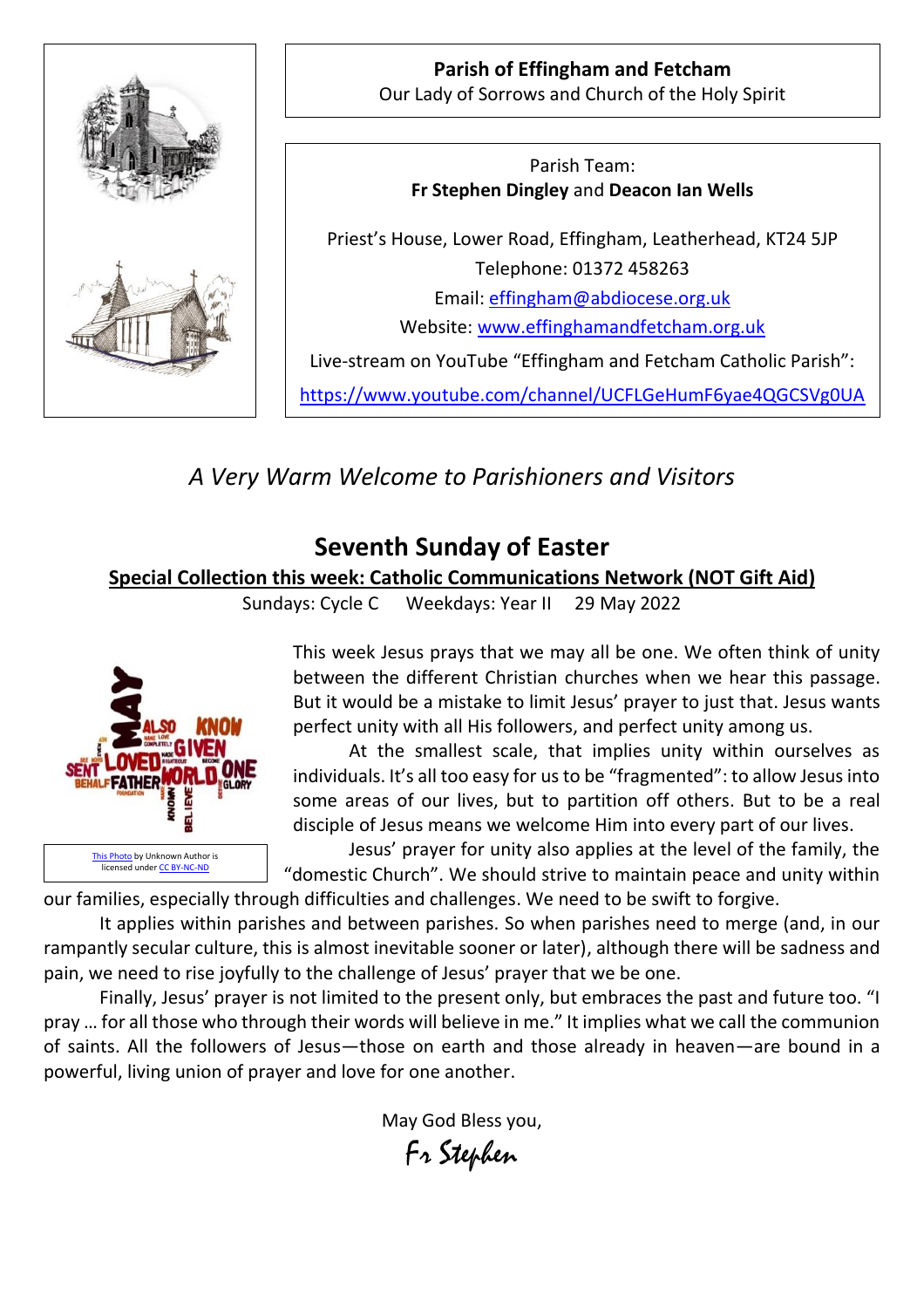### *This Week*

**Change to Mass/Confessions on Saturday.** Owing to the Jubilee Service of Thanksgiving (see below), there will be NO 10.00 am Mass or morning confessions this Sat 4 June.



# **Jubilee Celebrations in Effingham**

There will be an ecumenical **Service of Thanksgiving** in St

Lawrence's Church on Sat 4 June at 11.00 am, and a **Jubilee Garden Party** in the Jubilee Gardens (opposite St Lawrence's Church), also on Sat 4 June, starting at 2.30 pm. Do come along if you can - everyone welcome!

**Cakes!** Thank you to all those that have offered to bake cakes for the **Jubilee Garden Party**. Can anyone else help? I will be in the OLOS car park on 4 June between 10-11 am to collect the cakes. Please phone 01372 456809 if you need to contact me. Many thanks, Teresa Penegar.



### **Churches Together in Bookham** Jubilee - celebrations 2022

**Wednesday 1st June** Golden Years tea and cake 2:00pm at Bookham Baptist

#### Church **Thursday 2nd June**

Live streaming Trooping the colour 10:00am onwards, coffee followed by at lunch 1.15pm at Eastwick Road Church. A ticketed event - phone 01372 453473

#### Friday 3rd June

Live Streaming Jubilee Thanksgiving Service at St Paul's Cathedral 10:30am onwards followed by coffee and a mini dessert at St Nicolas Church. (Venue to be confirmed).

#### Sunday 5th June

Church services in Fetcham, Bookham and Effingham

#### **Wednesday 8th June**

Golden Years lunch 1:15pm at Eastwick Road Church. This will be a ticketed event- phone 01372 453473

**Special Collection this week – Catholic Communications Network (not eligible for Gift Aid).** This collection supports the work of the Catholic Communications Network, providing facilities and training for those working in the apostolate of the mass media.



**SYCAMORE**, our New Evangelisation program, is taking a half-term break this week, so **NO meeting this Mon 30 May**. But we are looking forward to seeing everyone at the **next meeting on Mon 6** 

**June.** To catch up with previous sessions go to <https://www.sycamore.fm/videos/>

**Devotions** – Devotional Prayers will be held on Saturdays at OLOS after the 10 am Mass (during Confessions). In May we will be saying the Litany of Loreto and in June the Litany of the Sacred Heart of Jesus. All welcome!

### *Next Week*

**Sunday Mass Obligation from Pentecost Sunday**. As I am sure you know, during the covid pandemic our bishops suspended the obligation to attend Sunday Mass, in order that people could keep themselves and one another safe. Now that the threat from covid has significantly reduced, they have decided that the time is right to reinstate that obligation—which is also our great privilege and joy—to celebrate the Eucharist together every Sunday and Holy Day of Obligation. For more details, see [https://www.abdiocese.org.uk/news/the](https://www.abdiocese.org.uk/news/the-sunday-obligation-returning-to-mass-at-pentecost)[sunday-obligation-returning-to-mass-at](https://www.abdiocese.org.uk/news/the-sunday-obligation-returning-to-mass-at-pentecost)[pentecost.](https://www.abdiocese.org.uk/news/the-sunday-obligation-returning-to-mass-at-pentecost) (NB the bishops recognise that there may still be some people who need to stay away from Mass for their own or someone else's

safety, and they state that to do so for genuine reasons is not a breach of the obligation.)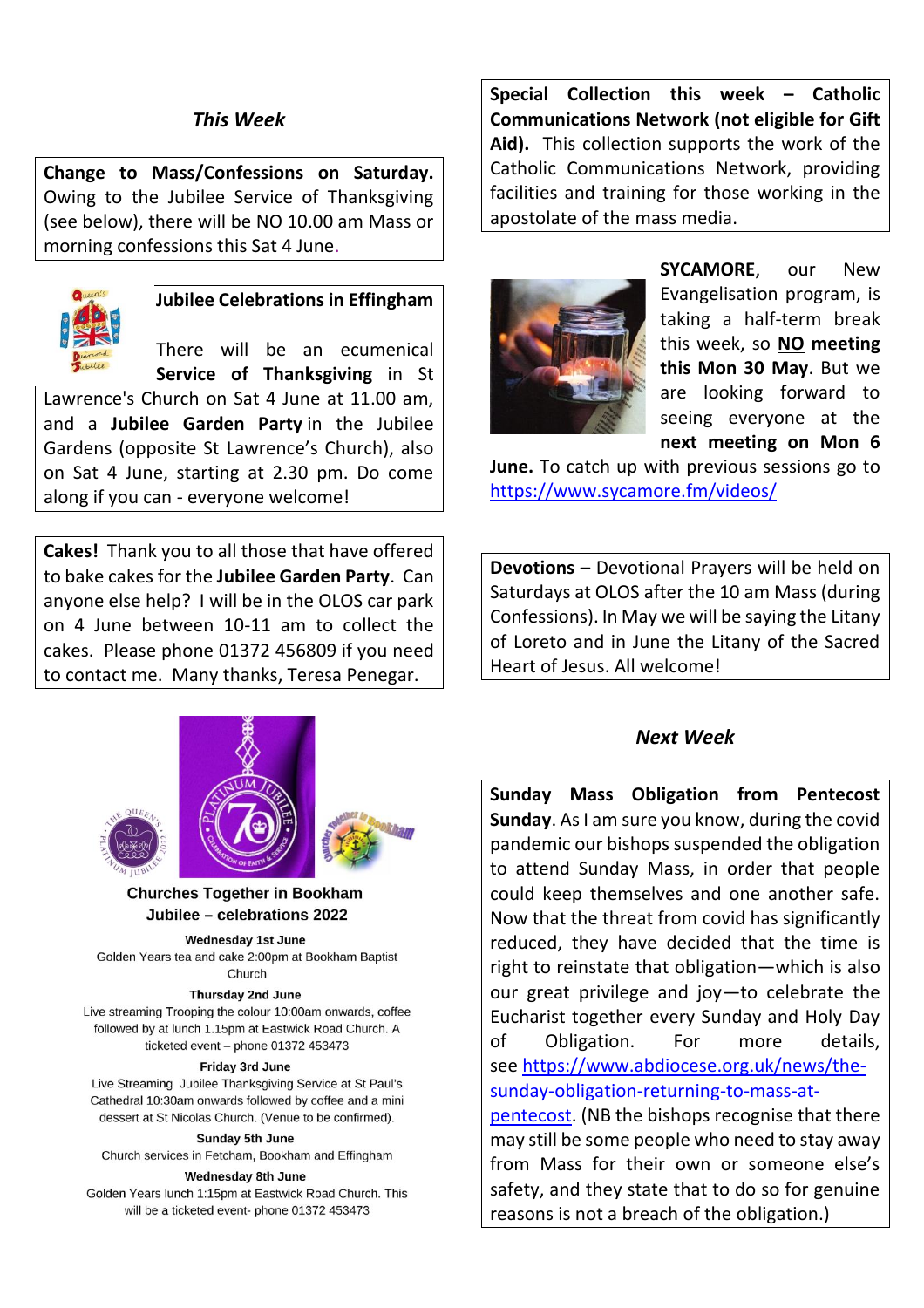### *General*

**Church Cleaning at Our Lady of Sorrows.** we could do with a few more parishioners to join the cleaning rota. Please email Mary Agius at [maryagius@gmail.com](mailto:maryagius@gmail.com) or phone 01372 456545 if you are prepared to give an hour or so every once in a while.

**Grandparents: a Day with Bishop Richard for Parish Grandparents and 'Honorary' Grandparents.** On Wednesday 8 June at West Grinstead, Sussex. To include Mass and a picnic. Car sharing and lifts for those who are less mobile. For more details and booking, please contact Jean or Deacon Ian on 01372 456347 or [ianjeanwells@hotmail.com.](mailto:ianjeanwells@hotmail.com)



**Sunday 26 June – Parish Picnic & 10th World Meeting of Families**

*Save the date 26th June* for our Parish Picnic. This year we combine our annual parish event with the World Meeting of Families. WMOF, which happens every three years, was created by Pope St John Paul II to celebrate all the wonder of family life. To learn more: [Programme#WMOF22\(romefamily2022.](https://eur02.safelinks.protection.outlook.com/?url=https%3A%2F%2Fwww.romefamily2022.com%2Fen%2Fprogramma%2F&data=05%7C01%7Ceffingham%40abdiocese.org.uk%7Ce94099a08c7c41ca56bb08da3379b12b%7C2bf5dbc217ef4efca1c9ab2dc4edefd0%7C0%7C0%7C637878894997229084%7CUnknown%7CTWFpbGZsb3d8eyJWIjoiMC4wLjAwMDAiLCJQIjoiV2luMzIiLCJBTiI6Ik1haWwiLCJXVCI6Mn0%3D%7C3000%7C%7C%7C&sdata=pdnaYpc%2B3LtusaM5sz6cSNaaDjG51WJ5v1t%2Bw%2FzuqW4%3D&reserved=0)

### [com\)](https://eur02.safelinks.protection.outlook.com/?url=https%3A%2F%2Fwww.romefamily2022.com%2Fen%2Fprogramma%2F&data=05%7C01%7Ceffingham%40abdiocese.org.uk%7Ce94099a08c7c41ca56bb08da3379b12b%7C2bf5dbc217ef4efca1c9ab2dc4edefd0%7C0%7C0%7C637878894997229084%7CUnknown%7CTWFpbGZsb3d8eyJWIjoiMC4wLjAwMDAiLCJQIjoiV2luMzIiLCJBTiI6Ik1haWwiLCJXVCI6Mn0%3D%7C3000%7C%7C%7C&sdata=pdnaYpc%2B3LtusaM5sz6cSNaaDjG51WJ5v1t%2Bw%2FzuqW4%3D&reserved=0)

Our celebration will be held at St Alphege Hall and garden from around 1pm, with some great activities for children, prayer stations, music, picnic, and hopefully joining Pope Francis on the live-stream for a joint prayer. The day will be preceded by prayers for our parish families and intercessory prayer cards will be available for collection a few weeks before the event. As a family in Christ let us all gather to celebrate the joy, love, and glory that is the vocation of family life. For more information, please contact Kamila Smith on 075407 25233.

**Cake Sale Result.** Thanks to everyone who made or bought cakes in aid of the Mtandika Trade School in Tanzania last weekend. We made a wonderful £532.



**Supporting the People of Ukraine**. For information from our diocese on offering accommodation to Ukrainian refugees, how to donate,

and some prayers, click on:

[https://www.abdiocese.org.uk/news/how-can](https://www.abdiocese.org.uk/news/how-can-our-community-and-parishes-can-help-the-people-of-ukraine)[our-community-and-parishes-can-help-the](https://www.abdiocese.org.uk/news/how-can-our-community-and-parishes-can-help-the-people-of-ukraine)[people-of-ukraine](https://www.abdiocese.org.uk/news/how-can-our-community-and-parishes-can-help-the-people-of-ukraine)

**Wintershall's Life of Christ.** Set in the grounds of the Wintershall estate, Bramley, Surrey GU5 0LR. From 21-25 June, 10 am to 3 pm. For more information or to book: [www.wintershall.org.uk](http://www.wintershall.org.uk/) or 01483 892167.

**Taizé Prayer.** At St Lawrence's, Effingham on Sunday 5 June at 6.00 pm. You are warmly invited to this reflective, quiet, contemplative service of Bible readings, prayer and praise in the style of the Taizé Community.

**Food donations** for those needing support can always be left in the box in the porch of each church, for onward distribution. Many thanks.

### **Recent 2nd Collections raised:**

| * Lourdes Pilgrimage Fund      | £ 660.05 |  |  |
|--------------------------------|----------|--|--|
| * DEC - Ukraine (CAFOD)        | £1690.84 |  |  |
| Thank you for your generosity. |          |  |  |

Please pray for all those in our Parish who are  $circ$ 

| <b>Marie Bliss</b>        | Janet Morgan           |  |
|---------------------------|------------------------|--|
| <b>Michael Boultard</b>   | Jim Morgan             |  |
| Sue Brackenbury           | Paddy Payne            |  |
| <b>Christopher Browne</b> | Maureen Rennison       |  |
| Amy Chapman               | Piers Ripley-Duggan    |  |
| Maggi Cooke               | <b>Allison Roberts</b> |  |
| John Donovan              | Jean Rowlandson        |  |
| Mary Doran                | <b>Karen Silver</b>    |  |
| Mary Hefford              | Jenny Smith            |  |
| Derek Knott               | Pat Turton             |  |
| Tessa Knott               | <b>Simon Turton</b>    |  |
| Gillian Lake              | Andrea Vaughan         |  |
| Noreen Landers            | Alf Wiggins            |  |
| Joanna Mills              |                        |  |
|                           |                        |  |